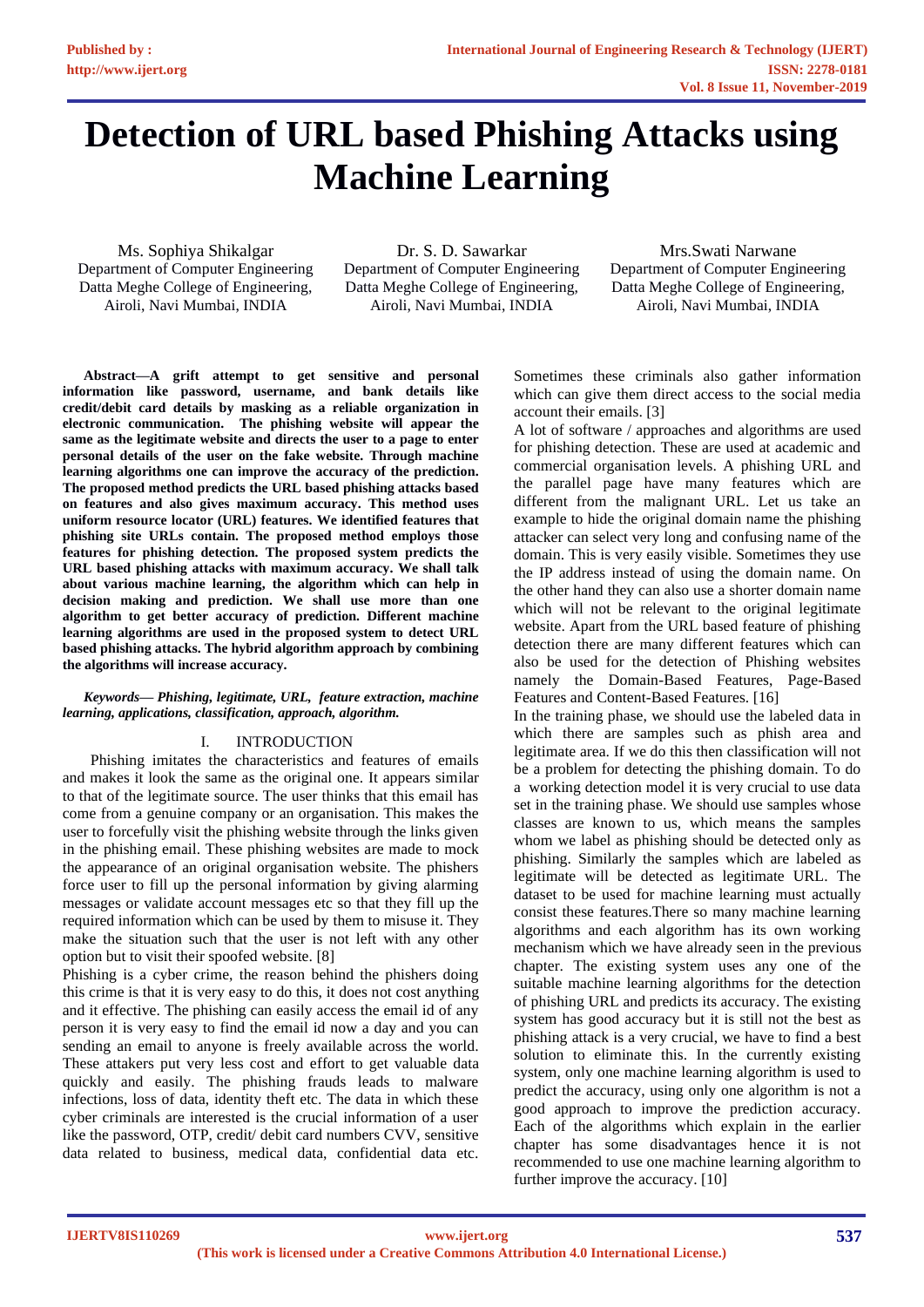# II. METHODOLOGY

In this section we shall learn about the various classifiers used in machine learning to predict phishing. We shall also explain our proposed methodology to detect phishing website. In section A we shall explain various classifiers and methods which can be used to check the phising and legtiminate website. In section B we shall explain our proposed system.

## *A. Machine learning classifiers and methods to detect the phising website*

Detecting and identifying Phishing Websites is really a complex and dynamic problem. Machine learning has been widely used in many areas to create automated solutions.The phishing attacks can be carried out in many ways such as email, website, malware,sms and voice.In this work, we concentrate on detecting website phishing (URL), which is achieved by making use of the Hybrid Algorithm Approach. Hybrid Algorithm Approach is a mixture of different classifiers working together which gives good prediction rate and improves the accuracy of the system.

Depending on the application and nature of the dataset used we can use any classification algorithms mentioned below. As there are different applications, we can not differentiate which of the algorithms are superior or not. Each of classifiers have its own way of working and classification. Let us discuss each of them in details.[5]

- **Naive Bayes Classifier:** This classifier can also be known as a Generative Learning Model. The classification here is based on Baye's Theorem, it assumes independent predictors. In simple words, this classifier will assume that the existence of specific features in a class is not related to the existence of any other feature. If there is dependency among the features of each other or on the presence of other features, all of these will be considered as an independent contribution to the probability of the output. This classification algorithm is very much useful to large datasets and is very easy to use. [14]
- **Random Forest:** This classification algorithm are similar to ensemble learning method of classification. The regression and other tasks, work by building a group of decision trees at training data level and during the output of the class, which could be the mode of classification or prediction regression for individual trees. This classifier accuracy for decision trees practice of overfitting the training data set.[8][14]
- **Support vector machine (SVM):** This is also one of the classification algorithm which is supervised and is easy to use. It can used for both classification and regression applications, but it is more famous to be used in classification applications. In this algorithm each point which is a data item is plotted in a dimensional space, this space is also known as n dimensional plane, where the 'n' represents the number of features of the data. The classification is done based on the differentiation in the classes, these classes are data set points present in different planes.

• **XGBoost:** Recently, the researches have come across an algorithm "XGBoost" and its usage is very useful for machine learning classification. It is very much fast and its performance is better as it is an execution of a boosted decision tree. This classification model is used to improve the performance of the model and also to improve the speed. [21]

Once the model is trained it is very important to evaluate the classifier which we shall use and validate its capability. Now in the above section we have seen all the advantages and disadvantages of all the available classifier. Hence we propose to use more than one classifier that is we can use a combination of two classifiers to improve the accuracy further of prediction. We shall evaluate each of the classifiers and use Naive Bayes and Random forest, by using the combination mentioned in this section we shall improve the accuracy and make it better. After applying the classification the results are generated and the URLs are classified into phishing and legitimate URLs. The Phishing URLs are blacklisted in the database and the legitimate are white list in the database. [12]

# *B. Proposed System*

The dataset of phishing and legitimate URL's is given to the system which is then pre-processed so that the data is in the useable format for analysis. The features have around 30 characteristics of phishing websites which is used to differentiate it from legitimate ones. Each category has its own characteristics of phishing attributes and values are defined. The specified characteristics are extracted for each URL and valid ranges of inputs are identified. These values are then assigned to each phishing website risk. For each input the values range from 0 to 10 , while for output range is from 0 to 100. The phishing attributes values are represented with binary no 0 and 1 which indicates the attribute is present or not.

After this the data is trained we shall apply a relevant machine learning algorithm to the dataset. The machine learning algorithms are already explained in previous section. After this we use a hybrid classification in which we combine two of the classifier namely Naive Bayes and Random forest to predict the accuracy of the detection of the phishing URL, hence we get our desired result. This is also called a hybrid approach to test the data, in this method we propose to use the combination of two classifiers, as mentioned above. We shall then test the data and evaluate the prediction accuracy which shall be more than the existing system. We shall now see the different classifiers and discuss the hybrid combination used for our proposed system.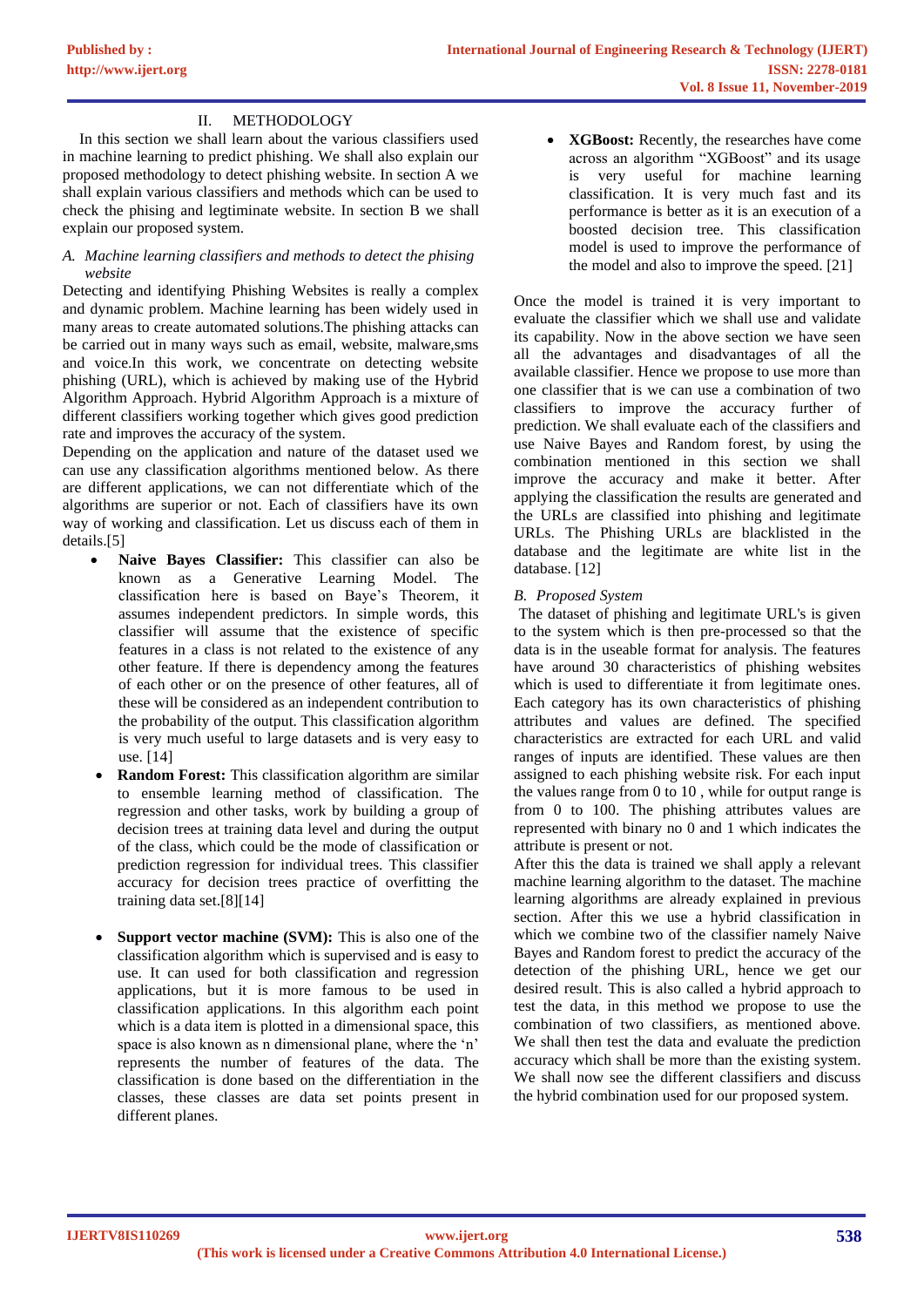

Fig. 1: Proposed System block diagram

In the training phase, we should use the labeled data in which there are samples such as phish area and legitimate area. If we do this then classification will not be a problem for detecting the phishing domain. To do a working detection model it is very crucial to use data set in the training phase. We should use samples whose classes are known to us, which means the samples whom we label as phishing should be detected only as phishing. Similarly the samples which are labeled as legitimate will be detected as legitimate URL. The dataset to be used for machine learning must actually consist these features.There so many machine learning algorithms and each algorithm has its own working mechanism which we have already seen in the previous chapter. The existing system uses any one of the suitable machine learning algorithms for the detection of phishing URL and predicts its accuracy. Each of the algorithms which explain in the earlier section has some disadvantages hence it is not recommended to

use one machine learning algorithm to detect the phishing website [10]

# III. SYSTEM OVERVIEW

System design is used for understanding the construction of system. We have explained the flow of our system and the software used in the system in this section.

#### *A. System Flow*

The Fig. 2 explains the flow chart of the system design, we shall explain each of the components of

the flow chart in each section below. To get structured data we do feature generation of the data at the preprocessing stage. We have used techniques like XG Boost, Naive Bayes,SVM, Meta classifiers and stacking classifier to detect the phishing and legitimate websites.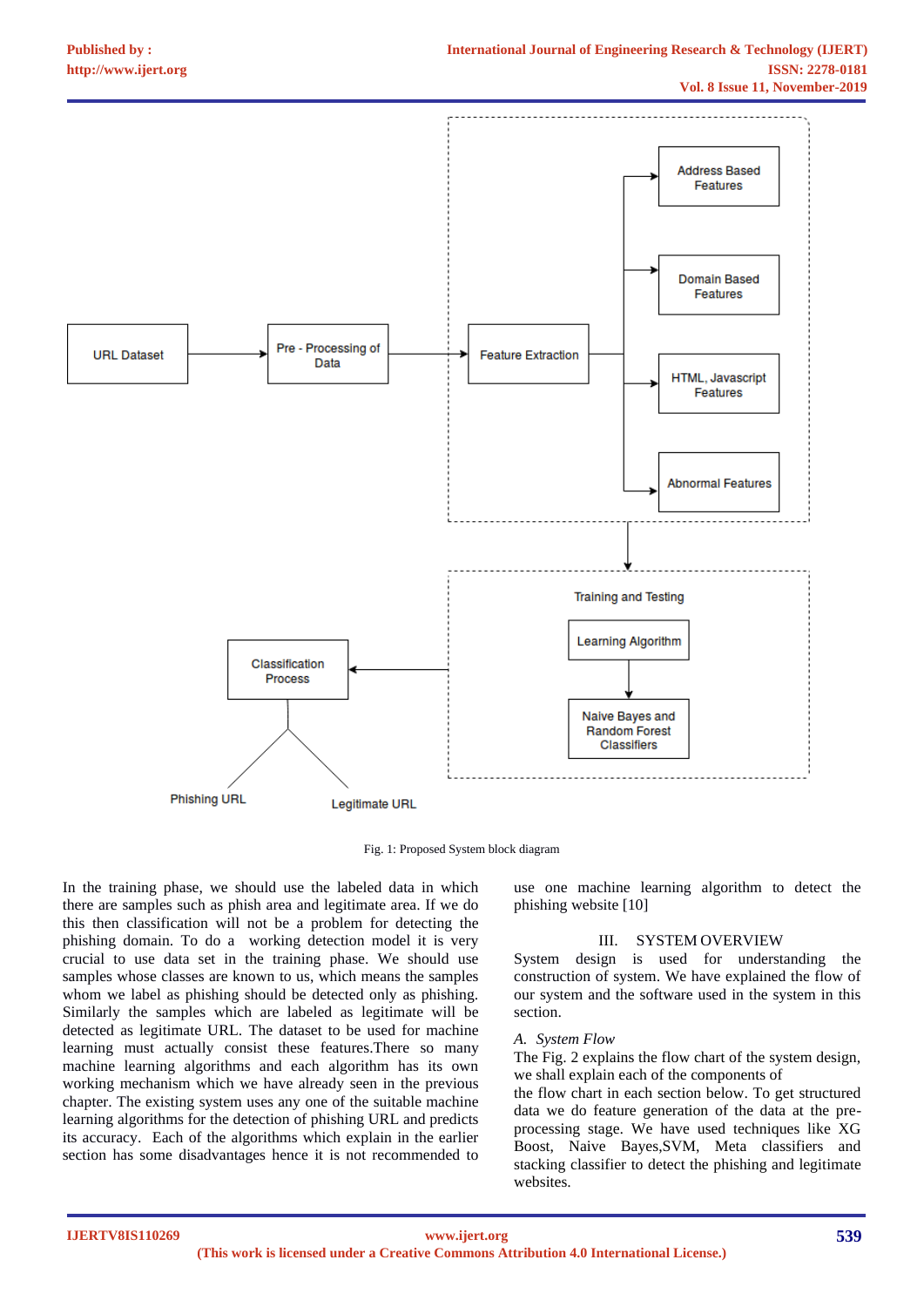

**Fig 2.** Flow chart of the system

• **Data set:** The data of urls is obtained from Phishtank website,where Phishtank is an anti-phishing site.It contains 2905 urls which is in unstructured form. Our main objective is to detect whether the url is phishing or legitimate based on the features extracted.

| <b>Phish-id</b> | url                                                    |
|-----------------|--------------------------------------------------------|
| 4912175         | http://www.rollencenter.eu//wells/wells3/index.htm     |
| 4912845         | https://dice-profit.top/EserviceMain/irs/ir/index.html |
| 4912843         | https://glprinters.com/EserviceMain/irs/ir/index.html  |
| 4912460         | https://3mtoyou.000webhostapp.com/                     |
| 4912136         | https://www.accuweather.com                            |
| 4912137         | https://www.ted.com                                    |
| 4912140         | https://www.monster.com                                |

|  | Fig 3. Unstructured Data |  |
|--|--------------------------|--|
|  |                          |  |

In Preprocessing we have done feature extraction where The URLs are transmitted to the feature extractor, which extracts feature values through the predefined URL-based features.The features have assigned binary values 0 and 1 which indicates that feature is present or not as shown in figure below. The extracted feature values are stored as input and passed to the classifiers.

A structured dataset is given to the classifiers. We use four methods classification namely: XG Boost, SVM, Naive Bayes and stacking classifier for detection of url as phishing or legitimate. Now the classifier will find whether a requested site is a phishing site. When there is a page request , the URL of the requested site is radiated to the feature extractor. It extracts the feature values through the predefined URL-based features. These feature values are act as a input for the classifier. After this we will come to know if the site is phishing or not

| Phish-id | Length of<br>url | http<br>-has | <b>Suspicious-</b><br>char | Prefix-<br>suffix | dots           | slash        | Phis-term      | Sub-domain     | Ip-<br>address |
|----------|------------------|--------------|----------------------------|-------------------|----------------|--------------|----------------|----------------|----------------|
| 4912175  | 1                | 1            | 1                          | 1                 | 1              | 1            | $\overline{0}$ | 1              | $\mathbf{0}$   |
| 4912845  | 1                | 1            |                            | 1                 |                | 1            | 1              | 0              | 0              |
| 4912843  | $\mathbf{1}$     | 1            | $\mathbf{1}$               | $\Omega$          | $\mathbf{0}$   | $\bf{0}$     | $\bf{0}$       | $\Omega$       | $\bf{0}$       |
| 4912460  | 1                | 1            | 1                          | 1                 |                | 1            | 1              | 0              | 0              |
| 4912136  | $\mathbf{0}$     | 1            | $\mathbf{1}$               | $\mathbf{0}$      | 1              | $\mathbf{1}$ | $\overline{0}$ | 1              | $\mathbf{0}$   |
| 4912137  | $\mathbf 0$      | 1            | 1                          | 1                 | 1              | 1            | 0              | 0              | 0              |
| 4912140  | 1                | $\mathbf{1}$ | $\overline{1}$             | $\overline{0}$    | $\overline{0}$ | 1            | $\overline{0}$ | $\overline{1}$ | $\overline{0}$ |

Fig 4. Structured Data

|  | Table 1: URL Features |
|--|-----------------------|

| Sr. No         | <b>Feature name</b>       | <b>Description</b>                                |
|----------------|---------------------------|---------------------------------------------------|
| 1              | <b>IP</b> address         | Whether domain is in the<br>form of an IP address |
| $\overline{c}$ | Length of URL             | Length of URL                                     |
| 3              | Suspicious character      | Whether URL has $\alpha$ ,<br>$\frac{1}{2}$       |
| 4              | Prefix and suffix         | Whether URL has -                                 |
| 5              | Length of subdomain       | Length of subdomain                               |
| 6              | Number of $\gamma$        | Number of '/' in URL                              |
| 7              | HTTPS protocol            | Whether URL use https.                            |
| 8              | Phishing words in<br>URL. | Whether url has phishing<br>terms                 |
| 9              | Number of '.'             | Number of dots'.' in url                          |

• **URL Features:** Refering Table 1. above, Features 1 to 4 are associated with suspicious URL patterns and characters. Characters such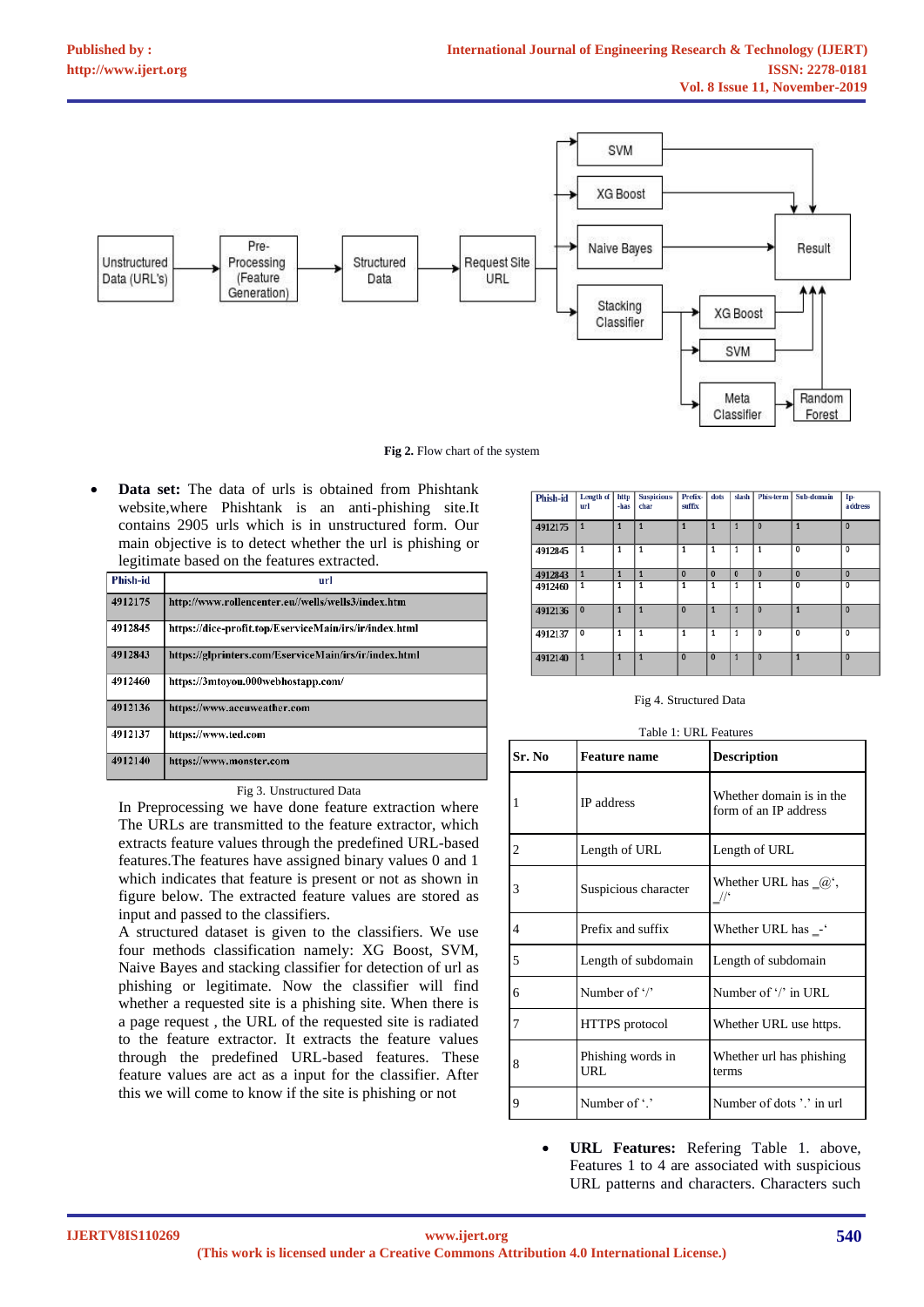as  $\alpha$  and  $\alpha$  rarely appear in a URL. Feature 5 is known for recognising newly created phishing sites with the proposed methodology. Currently, to prevent a user from identifying that a site is not legitimate, phishing sites typically hide the primary domain; the URLs of these phishing sites have unusually long subdomains. Feature 8 is another new feature that reflects current phishing trends. This feature includes seven words that are predefined as phishing terms. The seven phishing terms are secure,websrc, ebaysapi, signin, banking, confirm, login.Thus, through experiments, we identified seven new phishing terms and we employ them in our phishing detection technique. We have already discussed the different classifiers in the above sections.

# IV. IMPLEMENTATION

This section provides knowledge about the implementation environment and throws light on the actual steps for the implementation of dataset to get better accuracy to predict phishing by using different classifiers combination.

# *A. Hardware requirements*

The following hardware was used for the implementationof the system:

- $\bullet$  4 GB RAM
- 10GB HDD
- Intel 1.66 GHz Processor Pentium 4
- *B. Software requirements*

The following software was used for the implementationof the system:

- Windows 7
- Python 3.6.0
- Visual Studio Code
- *C. Implementation steps*

 In this section we shall discuss about the actual steps which were implemented while doing the m experiment. We shall explain the stepwise procedure used to analyse the data and to predict the phising . The system consists of the following main steps, We have used unstructured data which consists only urls.There are 2905 urls obtained from Phishtank website which consists of both phishing and legitimate url where most of urls obtained are phishing.

- 1. We have collected unstructured data of urls from Phishtank website.
- 2. In preprocessing ,feature generation is done where nine features are generated from unstructured data. These features are length of url,url has http,url has suspicious character,prefix/suffix,number. of dots,number of slash,url has phishing term,length of subdomain,url contains ip address.
- 3. After this a structured dataset is created in which each feature contains binary value $(0,1)$  which is then passed to the different classifiers.
- 4. Next we train the four different classifiers and compare their performance on the basis of accuracy four classifiers

used are XG Boost,SVM,Naive Bayes and Stacking,where stacking uses XG Boost and SVM as its base classifier and Random Forest as its meta classifier.

- 5. Then classifier detects the given url based on the training data that is if the site is phishing it shows a pop-up and if legitimate it opens that page in browser.
- 6. We compare the accuracy of different classifiers and found XG Boost and Stacking are the best classifiers which gives the maximum accuracy.
- 7. Below are the screen shots for the implementation process.

# We have the test screen:

| п                |                          |  | $\times$ |
|------------------|--------------------------|--|----------|
| <b>Enter URL</b> |                          |  |          |
|                  |                          |  |          |
|                  | Predict_XGBOOST          |  |          |
|                  | Predict_SVM              |  |          |
|                  | Predict_NB               |  |          |
|                  | Predict_STACKING         |  |          |
|                  | <b>Comparitive Study</b> |  |          |
|                  |                          |  |          |



We will now test the legitimate website by entering the URL on the test screen



Fig 6. Testing the legitimate site

| $\times$ +<br>G Google                                        |                                                                                | $\alpha$<br>×                                          |
|---------------------------------------------------------------|--------------------------------------------------------------------------------|--------------------------------------------------------|
| $\circ$<br>$\rightarrow$<br>A<br>$\hat{\omega}$<br>÷          | google.com/#spf=15725@hid103                                                   | □ ☆ 三<br>図<br>$\triangle$<br>1111                      |
|                                                               |                                                                                | 田<br>Sign in<br>Grial Images                           |
|                                                               | Google                                                                         |                                                        |
|                                                               | $Q_1$                                                                          |                                                        |
|                                                               | Google Search<br>I'm Feeling Lucky                                             |                                                        |
|                                                               | Vote for your favourite Doodle 4 Google                                        |                                                        |
|                                                               | Google offered in Bridt worn Brouts wordt wulde introduction assumption shreet |                                                        |
| India                                                         |                                                                                | Activate Windows<br>Co to Seltings to actuate Windows. |
| About:<br>How Search works<br>Advertising.<br><b>Business</b> |                                                                                | <b>Pylyacy</b><br>Terms<br>Settlings                   |
| Search the web and Windows<br>Ŧ                               | $\circ$<br>Θ<br>ю<br>뽜<br>W<br>۵<br>$\sim$                                     | 12:50 PM<br>△■ 40回<br>01-Nov-19                        |

Fig 7. The legitimate site opens up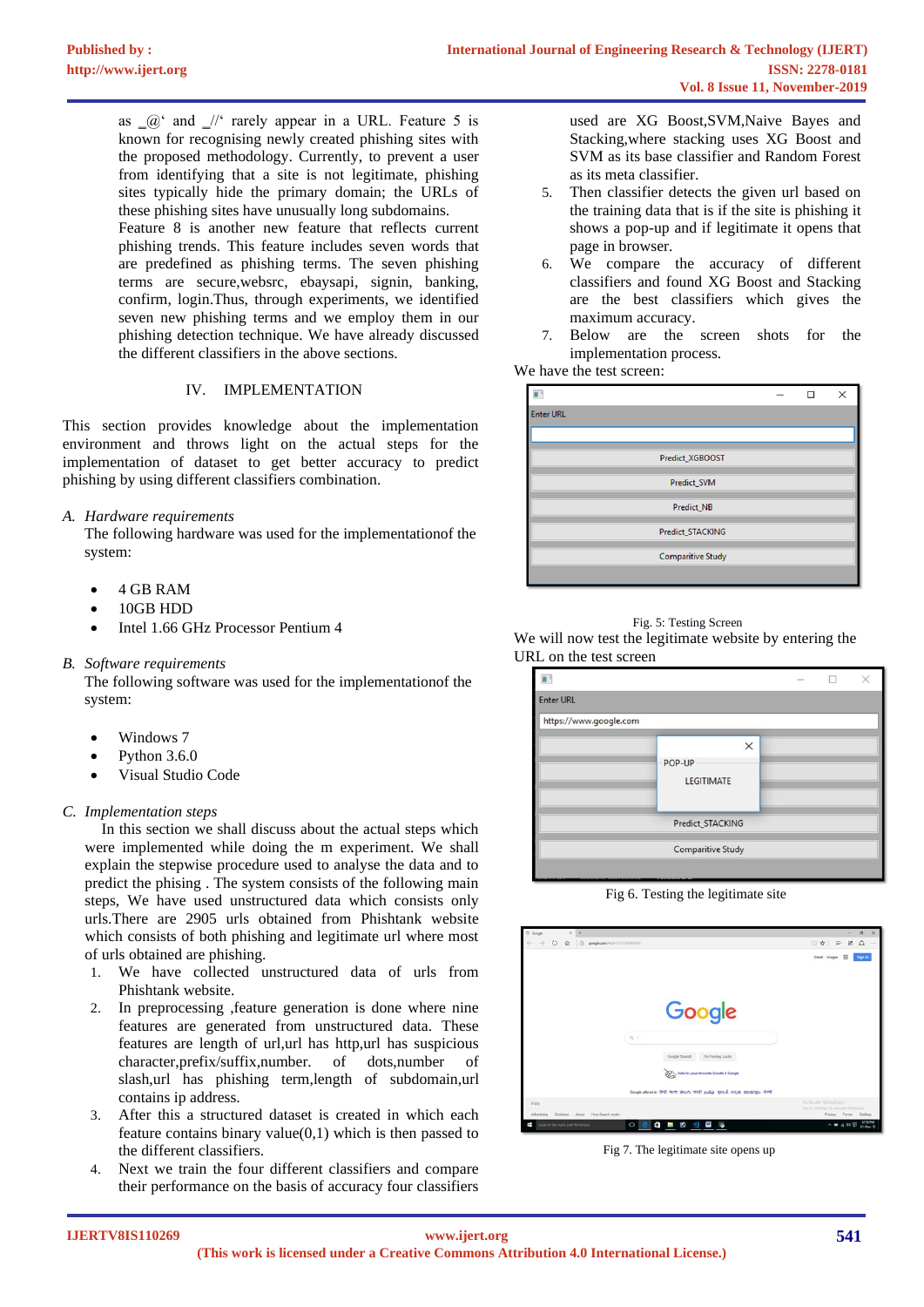## We will now test the phishing website.

| <b>Enter URL</b>             |  |  |
|------------------------------|--|--|
| https://www.securegoogle.com |  |  |
| Predict_XGBOOST              |  |  |
| Predict_SVM                  |  |  |
| <b>Predict NB</b>            |  |  |
| Predict_STACKING             |  |  |
| <b>Comparitive Study</b>     |  |  |
|                              |  |  |



|                              |                          |          | $\frac{1}{2} \left( \frac{1}{2} \right) \left( \frac{1}{2} \right) \left( \frac{1}{2} \right) \left( \frac{1}{2} \right) \left( \frac{1}{2} \right) \left( \frac{1}{2} \right) \left( \frac{1}{2} \right) \left( \frac{1}{2} \right) \left( \frac{1}{2} \right) \left( \frac{1}{2} \right) \left( \frac{1}{2} \right) \left( \frac{1}{2} \right) \left( \frac{1}{2} \right) \left( \frac{1}{2} \right) \left( \frac{1}{2} \right) \left( \frac{1}{2} \right) \left( \frac$ |  |
|------------------------------|--------------------------|----------|----------------------------------------------------------------------------------------------------------------------------------------------------------------------------------------------------------------------------------------------------------------------------------------------------------------------------------------------------------------------------------------------------------------------------------------------------------------------------|--|
| <b>Enter URL</b>             |                          |          |                                                                                                                                                                                                                                                                                                                                                                                                                                                                            |  |
| https://www.securegoogle.com |                          |          |                                                                                                                                                                                                                                                                                                                                                                                                                                                                            |  |
|                              |                          | $\times$ |                                                                                                                                                                                                                                                                                                                                                                                                                                                                            |  |
|                              | Error<br><b>PHISING</b>  |          |                                                                                                                                                                                                                                                                                                                                                                                                                                                                            |  |
|                              | Predict_STACKING         |          |                                                                                                                                                                                                                                                                                                                                                                                                                                                                            |  |
|                              | <b>Comparitive Study</b> |          |                                                                                                                                                                                                                                                                                                                                                                                                                                                                            |  |

## Fig 9. The phishing site

We do this testing by using 4 different techniques of classification. We shall show the screenshot of stacking classfier of all stages and ROC curve for the other 3 methods





Fig 11. ROC curve of stacking classifier



Fig 12. Classification of the stacking classifier

We have used similar steps and got ROC curves for XGBoost, SVM and Naive Bayes classifier. See the below screenshots for the same.







Fig 14. ROC curve for Naive Bayes

## V. OBSERVATIONS AND RESULT

## *A. Observation*

As discussed in the earlier sections, we have used four different classifiers to predict and detect if the website is phishing or legitimate. Comparisons of these classifiers have been shown below in the accuracy table.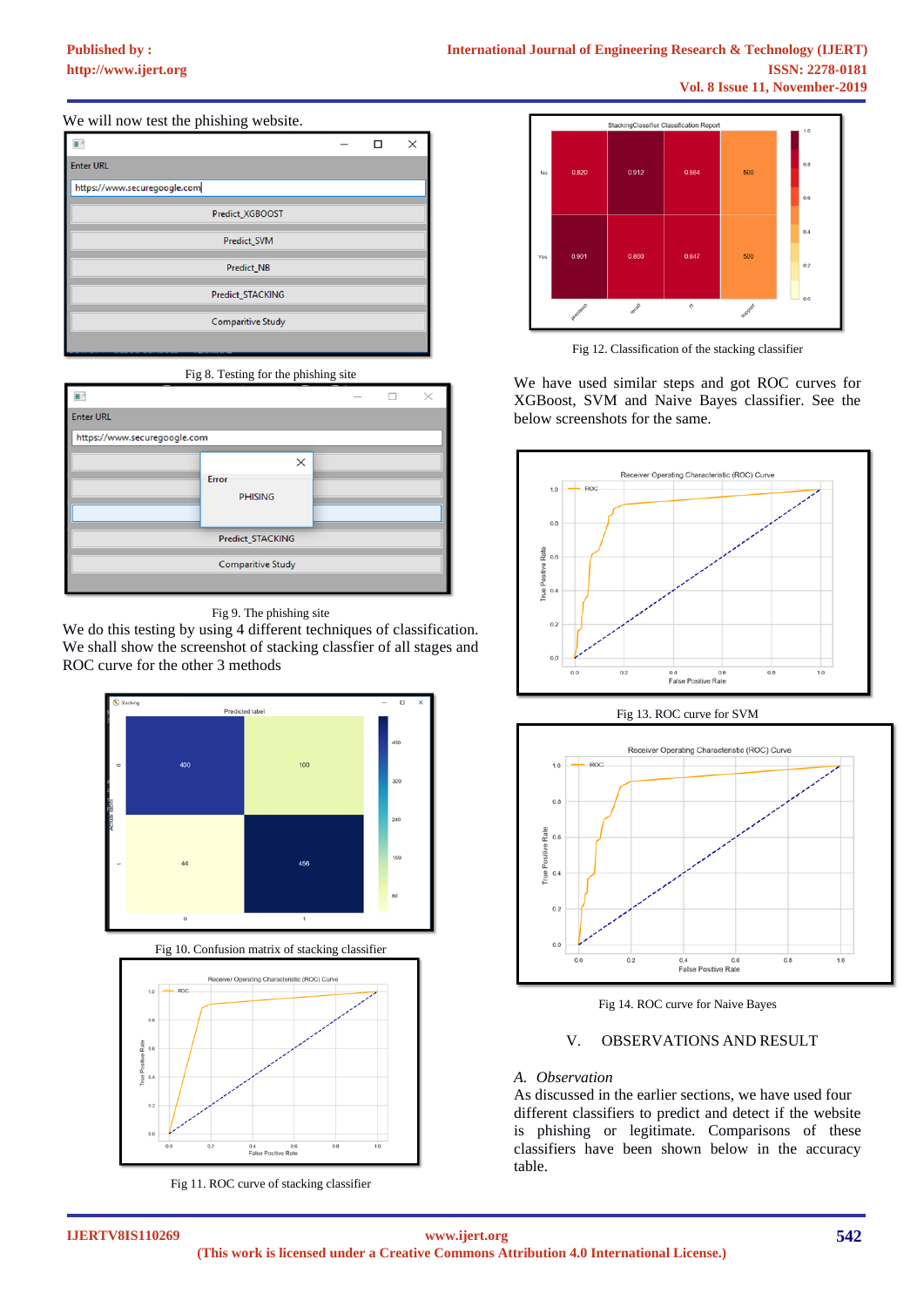| <b>Classifiers</b>                                          | <b>Precision Recall F1</b> |      |           |                  | AUC Accuracy(%) |
|-------------------------------------------------------------|----------------------------|------|-----------|------------------|-----------------|
| <b>XG Boost</b>                                             | 0.90                       | 0.80 |           | $0.85$ 0.90      | 85.5            |
| <b>SVM</b>                                                  | 0.88                       | 0.84 |           | 0.86 0.89        | 86.3            |
| <b>Naive Bayes</b>                                          | 0.75                       | 0.90 | 0.82 0.89 |                  | 80.2            |
| <b>Stacking</b><br>(XGBoost, SVM, Random<br><b>Forest</b> ) | 0.90                       | 0.80 |           | $0.85 \mid 0.87$ | 85.6            |

Table 2: Observation Table

# *B. Result*

We have got the desired results of testing the site is phishing or not by using four different classifiers. Refer the graph below for the exact results. Refer the graphs in Fig.15 and Fig.16 for the results. In the graph, shown in Fig. 15 shows the AUC, precision, recall and the F1 score obtained by using different classifiers. The graph shown in Fig 16. explains about the accuracy obtained by using different classifiers in the histogram graphical representation.



Fig 15. Graph of AUC, Precision, Recall and F1score



Fig 16. Results

## VI. CONCLUSION AND FUTURE SCOPE

### *A. Conclusion*

It is found that phishing attacks is very crucial and it is important for us to get a mechanism to detect it. As very important and personal information of the user can be leaked through phishing websites, it becomes more critical to take care of this issue. This problem can be easily solved by using any of the machine learning algorithm with the classifier. We already have classifiers which gives good prediction rate of the phishing beside, but after our survey that it will be better to use a hybrid approach for the prediction and further improve the accuracy prediction rate of phishing websites. We have seen that existing system gives less accuracy so we proposed a new phishing method that employs URL based features and also we generated classifiers through several machine learning algorithms.We have found that our system provides us with 85.5 % of accuracy for XG Boost Classifier, 86.3% accuracy for SVM Classifier, 80.2 % accuracy for Naïve Bayes Classifier and finally 85.6 percentage of accuracy when using Stacking Classifier.Hence we found that the best among all the above classifiers is SVM and Stacking Classifier which shows maximum accuracy. The proposed technique is much more secured as it detects new and previous phishing sites.

## *B. Future scope*

In future if we get structured dataset of phishing we can perform phishing detection much more faster than any other technique.In future we can use a combination of any other two or more classifier to get maximum accuracy. We also plan to explore various phishing techniques that uses Lexical features, Network based features,Content based features, Webpage based features and HTML and JavaScript features of web pages which can improve the performance of the system. In particular, we extract features from URLs and pass it through the various classifiers.

## **REFERENCES**

- [1] Wong, R. K. K. (2019). An Empirical Study on Performance Server Analysis and URL Phishing Prevention to Improve System Management Through Machine Learning. In Economics of Grids, Clouds, Systems, and Services: 15th International Conference, GECON 2018, Pisa, Italy, September 18-20, 2018, Proceedings (Vol. 11113, p. 199). Springer.
- [2] Rao, R. S., & Pais, A. R. (2019). Jail-Phish: An improved search engine based phishing detection system. Computers & Security, 83, 246-267.
- [3] Ding, Y., Luktarhan, N., Li, K., & Slamu, W. (2019). A keyword-based combination approach for detecting phishing webpages. computers & security, 84, 256-275.
- [4] Marchal, S., Saari, K., Singh, N., & Asokan, N. (2016, June). Know your phish: Novel techniques for detecting phishing sites and their targets. In 2016 IEEE 36th International Conference on Distributed Computing Systems (ICDCS) (pp. 323-333). IEEE.